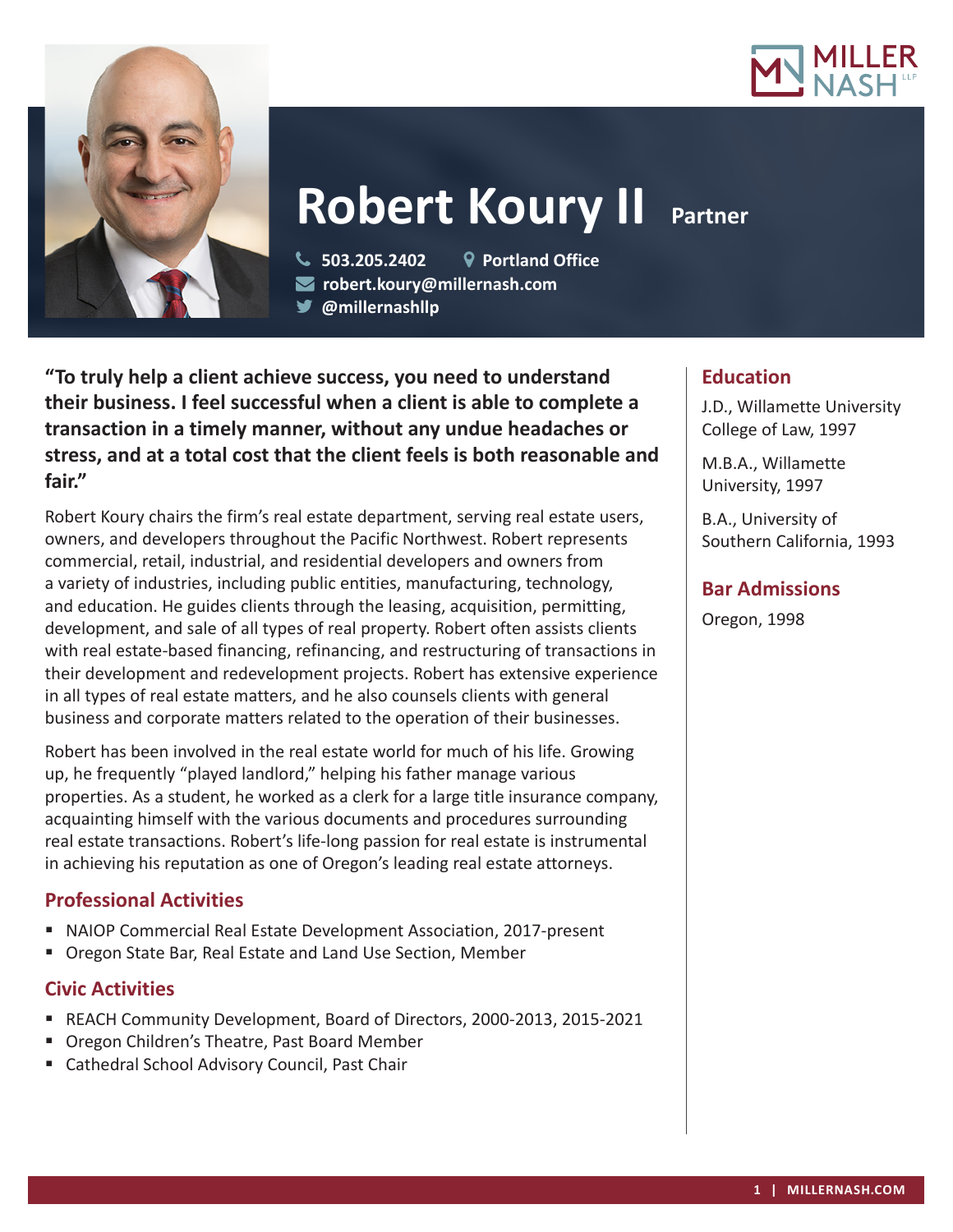

# **Representative Experience**

#### **Real Estate Development**

- Assist client with formation of a joint venture for development of a retail strip center together with leases and financing.
- Assist client with the acquisition of land and development of hotel project.
- Assist client with all aspects of an opportunity zone redevelopment biomedical project, including raising equity, structuring or restructuring security debt, leasing, and all aspects of construction and development.
- Assist nonprofit client with hotel acquisition and redevelopment into transitional housing, including all aspects of due diligence and collaboration with their funding partner.

#### **Real Estate Transactions**

- Assist landlord client with all aspects of ownership and leasing of regional mall.
- Assist family-owned business with the sale of long-held farmland to developer.
- Assist franchisee client with the acquisition of three additional franchise locations, including the negotiations of new store leases and assumption and extension of existing leases.
- Work with cannabis client on the acquisition and/or leasing of more than 20+ retail locations.

#### **Leasing**

- **Drafted and negotiated combination office and lab space lease for national communications technology** company.
- Assist tenant with leasing of a 150,000+ square-foot industrial facility for operation of a food-based manufacturing facility.
- **Drafted and negotiated multiple office leases to tenants in the tech sector.**
- Assist client with leasing of retail store locations across the country.
- Worked on a geothermal exploration lease for the landlord leasing to the company developing the geothermal facilities.
- Worked on multiple leases, licenses, and easements for wind and solar facilities.

#### **Real Estate Financing**

- Worked on financing transactions for two borrower clients on alternative energy projects (as local counsel).
- Assisted client with the restructuring of a mini-storage facility and the refinancing of the project debt to allow for the development of a fourth building.
- Served as local counsel to national developer on real estate finance project.
- Assisted client with series of refinances for apartment holdings in Oregon and Washington with debt in excess of \$200 million.

#### **Presentations**

- "Construction Issues in Commercial Leases," Commercial Leases in the 21st Century, The Seminar Group (May 2018)
- "Commercial Leasing: Landlord and Tenant Perspectives," Multnomah Bar Association CLE (May 2015)
- "Avoiding Deal Killers in Real Estate Transactions," CLE webinar (July 2013)
- "Commercial Foreclosures, Short Sales and Workouts," GVA Kidder Matthews Continuing Education Program (June 2010)
- "Landlord and Tenant Perspectives in Commercial Leasing," Oregon State Bar seminar, Fundamentals of Real Estate and Land Use (Oct. 2008)